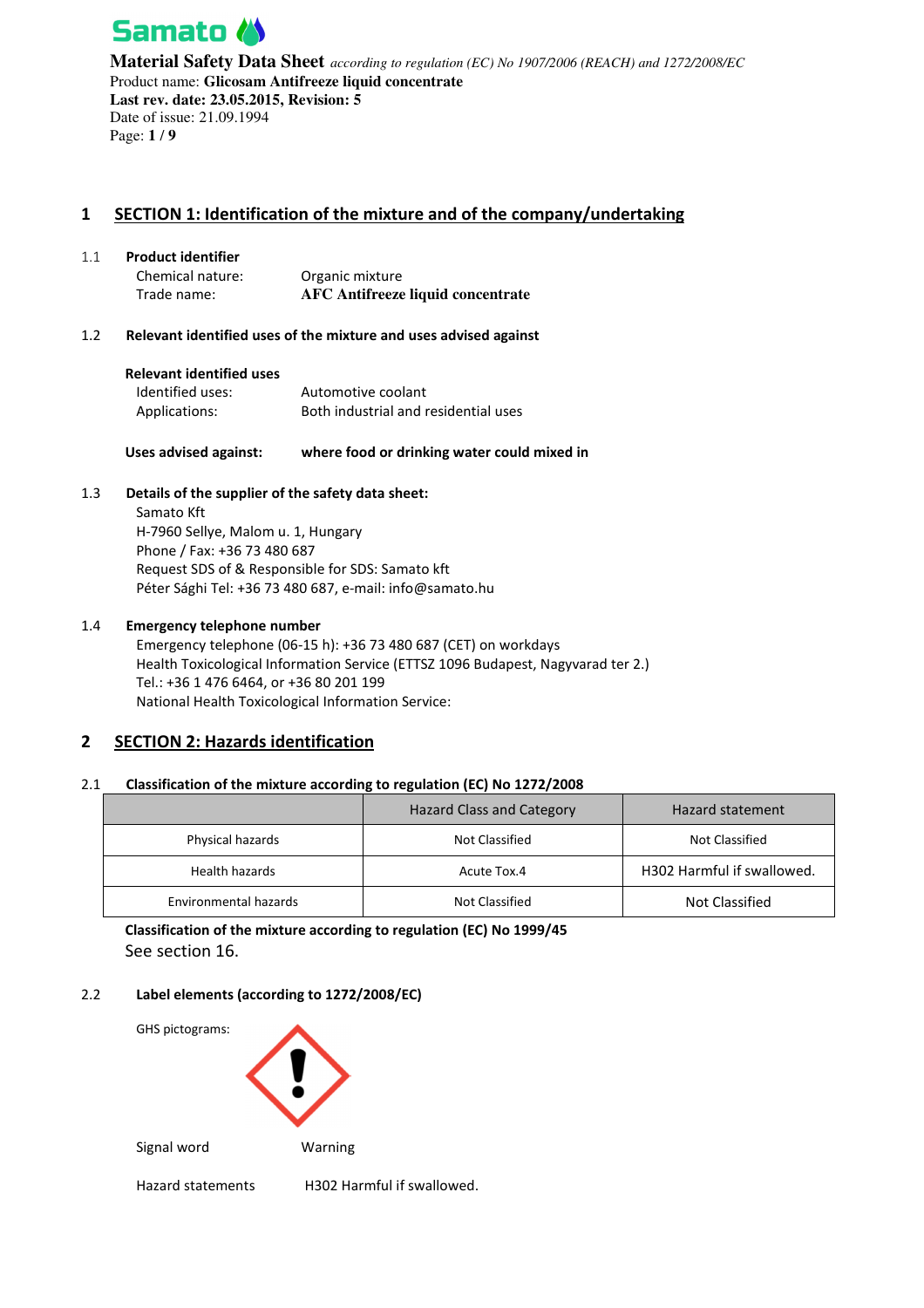

**Material Safety Data Sheet** *according to regulation (EC) No 1907/2006 (REACH) and 1272/2008/EC*

Product name: **Glicosam Antifreeze liquid concentrate** 

**Last rev. date: 23.05.2015, Revision: 5**  Date of issue: 21.09.1994 Page: **2** / **9**

Precautionary statements - Prevention P102 Keep out of reach of children.. P270 Do not eat, drink or smoke when using this product. P264 Wash with soap and water thoroughly after handling Precautionary statements - Response P301+P312+P330 IF SWALLOWED: Rinse mouth .Call a POISON CENTER or doctor/physician if you feel unwell. Precautionary statements – Storage Not required. Precautionary statements - Disposal P501 Dispose of contents/container in accordance with national regulation.

Tactile warning of danger is necessary in case of distribution for population

### 2.3 **Other hazards**

Harmful if swallowed. If swallowed may cause mental confusion, central nervous system effects and kidney damage. May cause mild eye irritation: transient burning of the eyes, redness, dim-red sight, inflammation of the iris and tissues. In aerosol form may cause blindness. May cause mild skin irritation: transient burning of the skin, redness and swelling. Risk of skin restoration. Inhalation of vapors, sprays or mists generated at elevated temperature may produce slight, burning effects in respiratory track. Vapors may cause narcosis.

The mixture does not contain any vPvB substance (vPvB = very persistent, very bioaccumulative) or is not included under XIII of the regulation (EC) 1907/2006.

The mixture does not contain any PBT substance (PBT = persistent, bioaccumulative, toxic) or is not included under XIII of the regulation (EC) 1907/2006

## **3 SECTION 3: Composition/information on ingredients**

### 3.1 **Mixtures**

Chemical description: Ethylene glycol with additives, colorific.

| <b>Name</b>                                                          | Identification<br>numbers            | Risk phrase /<br><b>Hazard statements</b> | Hazard symbol /<br>Hazard classes and<br>cat.    | Conc.<br>$%$ (m/m) |
|----------------------------------------------------------------------|--------------------------------------|-------------------------------------------|--------------------------------------------------|--------------------|
| Ethanediol<br>(ethane-1,2-<br>diol)<br>Reach no:<br>01-2119456816-28 | CAS: 107-21-1<br>EINECS: 203-473-3   | Xn, R22                                   | Acute Tox 4. H302<br><b>STOT RE 2. H373</b>      | $>60\%$            |
| Sodium tetraborate<br><b>REACH No:</b><br>01-2119490790-32           | CAS: 12179-04-3<br>EINECS: 215-540-4 | R60, R61, R36<br>H319, H360FD             | 1272/2008/EC:<br>Repr. 1B                        | $<$ 5%             |
| Tolyltriazole                                                        | CAS: 29385-43-1<br>EINECS: 249-596-6 | Xn,<br>R 22,                              | Acute Tox 4. H302<br>Chronic Category 2;<br>H411 | $< 1\%$            |

**The full text of each relevant Hazard classes and cat., R- and H- phrase see in Section 16.** 

## **4 SECTION 4: First aid measures**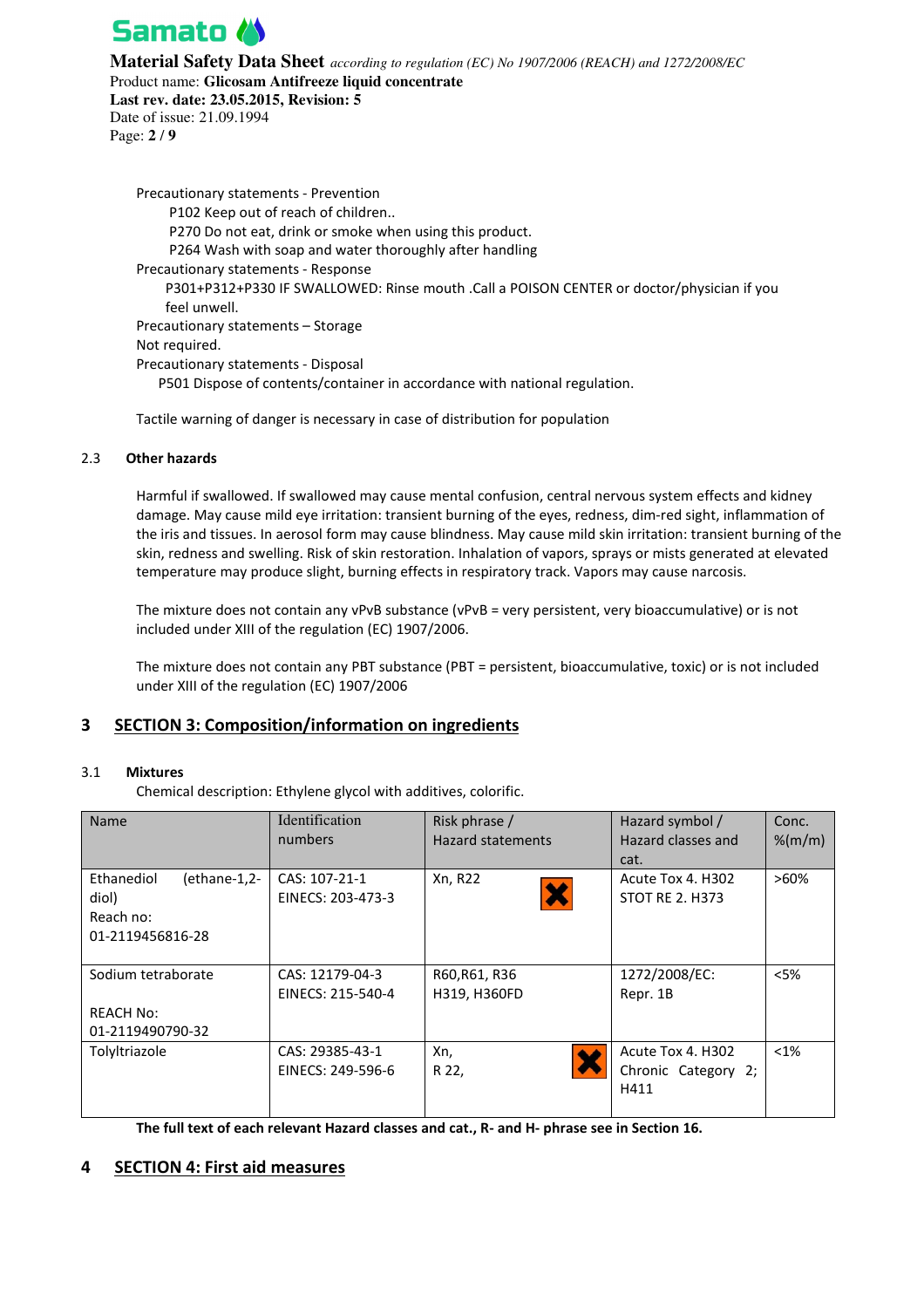

**Material Safety Data Sheet** *according to regulation (EC) No 1907/2006 (REACH) and 1272/2008/EC* Product name: **Glicosam Antifreeze liquid concentrate Last rev. date: 23.05.2015, Revision: 5**  Date of issue: 21.09.1994 Page: **3** / **9**

### 4.1 **Description of first aid measures**

| General information | Never give anything by mouth to an unconscious person, or never induce vomiting                 |
|---------------------|-------------------------------------------------------------------------------------------------|
| <b>Inhalation</b>   | Remove exposed person to fresh air if adverse effects are observed. If breathing has stopped,   |
|                     | apply artificial respiration. If breathing is labored, administer oxygen. Get medical attention |
| skin contact        | Wash immediately with soap and water. If symptoms persist (redness, swelling, pain, bladder)    |
|                     | get medical attention.                                                                          |
| Eye contact:        | Flush immediately with plenty of running water for at least 15 minutes, holding the eyelids     |
|                     | open. Rest the eyes at least 30 minutes. If symptoms persist (redness, burning pain, dim-red    |
|                     | sight, swelling) get medical attention.                                                         |
| Ingestion           | Wash out the mouth immediately with water. Give plenty of water. Do not induce vomiting! If     |
|                     | vomiting occur spontaneously, lower head below waist to prevent fluid entering the lungs. Get   |
|                     | medical attention.                                                                              |

4.2 **Most important symptoms and effects, both acute and delayed**  No data.

# 4.3 **Indication of any immediate medical attention and special treatment need**

If swallowed, immediate medical attention is required: 2 hours, gastro lavage, etc.

### **5 SECTION 5: Fire-fighting measures**

Fire hazards: See also Section 9 - flash point.

### 5.1 **Extinguishing media**

Suitable extinguishing media:

Powder, alcohol resistant foam, water, CO2.

Unsuitable extinguishing media:

No data.

### 5.2 **Special hazards arising from the mixture**

Hazardous combustion products:

On burning hazardous gases and vapours (carbon-dioxide, carbon-monoxide, and other organic compounds) can be formed.

### 5.3 Advice for fire-fighters

Special protective equipment:

According to the existing fire-fighting regulations. Self-contained breathing apparatus.

Further information:

Cool containers and surroundings exposed to fire with water spray. Vapours of ethanediol heavier than air and form explosive mixture with air.

## **6 SECTION 6: Accidental release measures**

### 6.1 **Personal precautions, protective equipment and emergency procedures**

### **6.1.1 For non-emergency personnel**

Move people to safe areas. Remove anything that may cause fire. See SECTION 8 up phase of the applicable individual protection. Avoid inhalation of vapours and aerosol spray. Provide adequate ventilation.

### **6.1.2 For emergency personnel**

Wear protective clothing as described in SECTION 8 of this safety data sheet. Suggested protective equipment Protective gloves (chemical resistant) (EN 374)

### 6.2 **Environmental precautions:**

Prevent spills from entering into natural water, soil and drains by containing the liquid. Notify relevant authority.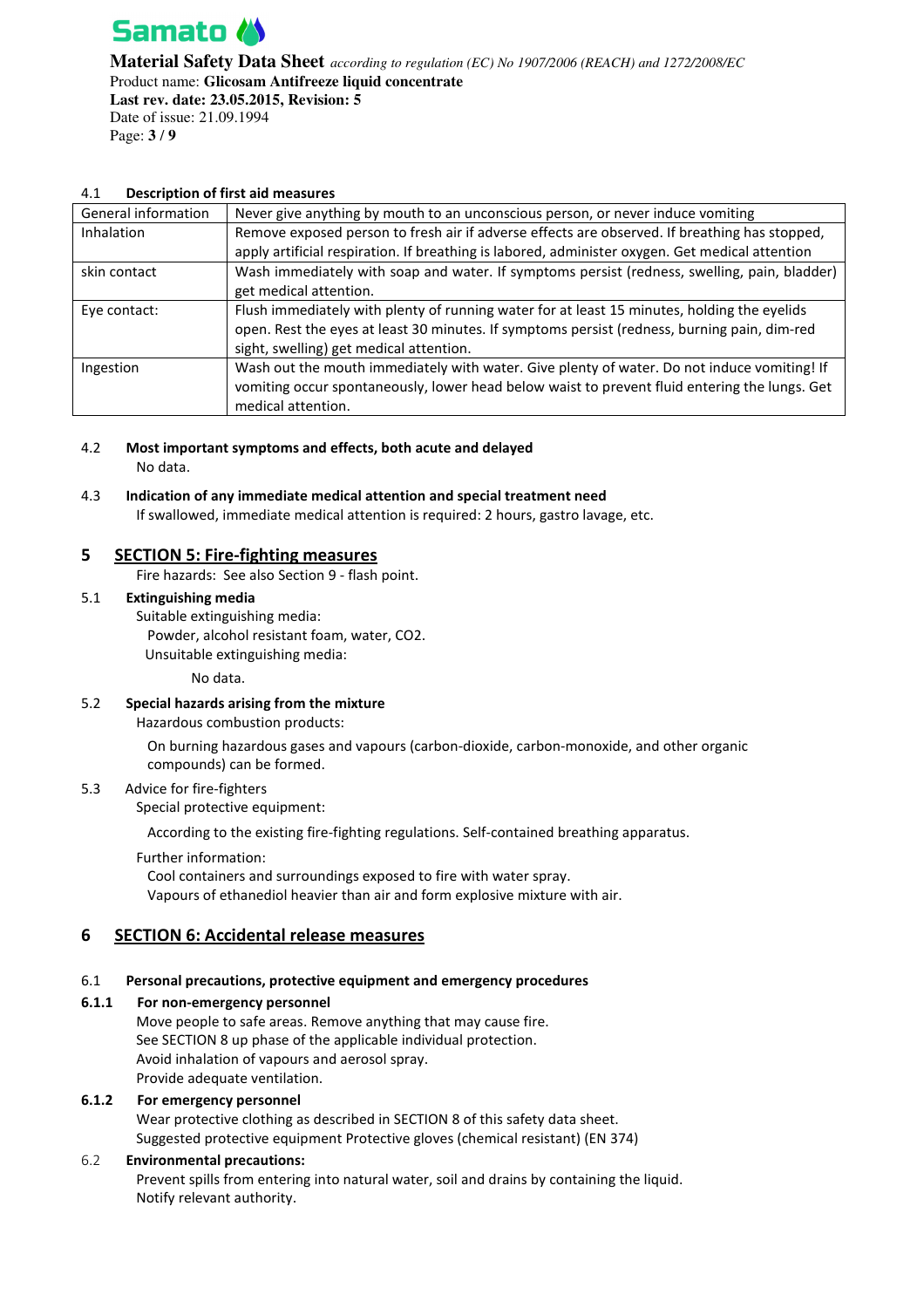

**Material Safety Data Sheet** *according to regulation (EC) No 1907/2006 (REACH) and 1272/2008/EC* Product name: **Glicosam Antifreeze liquid concentrate Last rev. date: 23.05.2015, Revision: 5**  Date of issue: 21.09.1994

Page: **4** / **9**

### 6.3 **Methods and material for containment and cleaning up**

On soil: Exclude source of ignition. Adequate ventilation required in enclosed areas. Contain spilled liquid with sand, earth or other suitable absorbents like VAPEX, EKOSORB, etc. Recover free liquid by pumping. Dispose of according to local regulations. Clean up with large amount of water the contaminated area.

On water: Notify local authorities according to regulations.

### 6.4 **Reference to other sections**

Personal precautions: see SECTION 8. Waste treatment methods: see SECTION 13.

## **7 SECTION 7: Handling and storage**

### 7.1 **Precautions for safe handling**

Keep general measures applied for normal operations with chemicals and flammable liquids.

Adequate ventilation required.

Keep material away from and open flame. No smoking.

Take precautionary measures against static discharges.

Avoid contact with skin and eyes, inhalation of vapours.

Ensure washing facilities after working hours and before breaks. Take off contaminated

clothing, wash with warm water and soap.

Handling temperature: max. 40°C

### 7.2 **Conditions for safe storage, including any incompatibilities**

Storage facilities must comply with regulations for storing of chemicals and flammable liquids.

Keep material away from heat, sparks, and open flame. Store in cool, dry, well-ventilated area, in original, tightly closed containers.

Keep out of the reach of children. Keep away from food, drink.

### 7.3 **Specific end use(s)**

Coolant concentrate.

## **8 SECTION 8: Exposure controls / personal protection**

Engineering control measures: Not required.

### 8.1 **Control parameters**

EU (2000/39/EC)

| <b>Name</b> | <b>STD</b> | TWA - 8 Hrs                    |                 | STEL - 15 Min |                 | <b>Notes</b> |
|-------------|------------|--------------------------------|-----------------|---------------|-----------------|--------------|
| Ethanediol  | WEL        | 20 ppm(Sk)                     | 52 mg/m $3(Sk)$ | 40 ppm(Sk)    | 104 $mg/m3(Sk)$ |              |
|             |            | WEL - Workplace Exposure Limit |                 |               |                 |              |

WEL = Workplace Exposure Limit

### 8.2 **Personal protection:**

| Engineering measures  | Provide adequate general and local exhaust ventilation.                                                        |
|-----------------------|----------------------------------------------------------------------------------------------------------------|
| Respiratory equipment | It is recommended to use respiratory equipment with combination filter, type<br>A2/P2.                         |
| Hand protection       | For prolonged or repeated skin contact use suitable protective gloves.<br>Butyl rubber gloves are recommended. |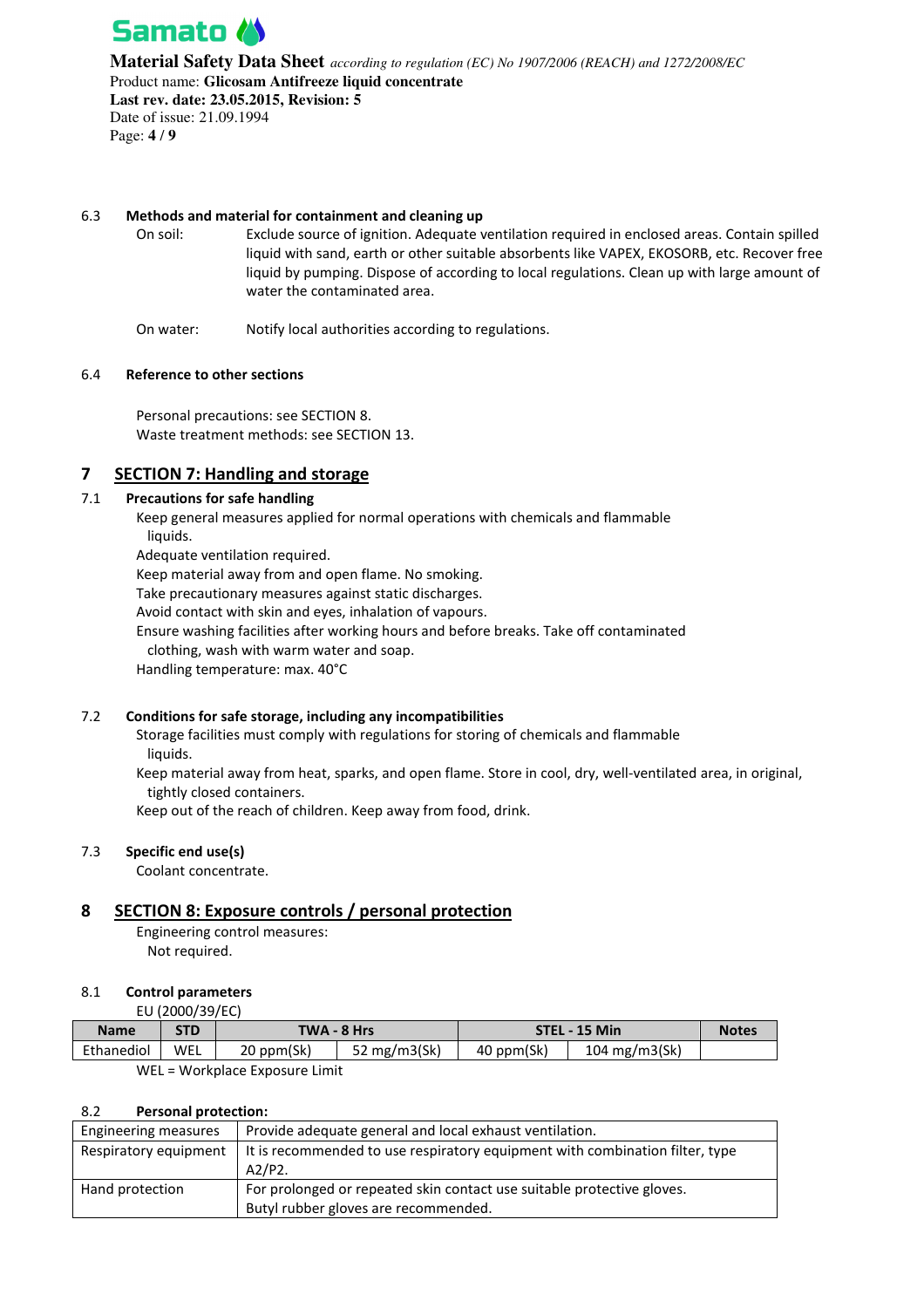

**Material Safety Data Sheet** *according to regulation (EC) No 1907/2006 (REACH) and 1272/2008/EC* Product name: **Glicosam Antifreeze liquid concentrate Last rev. date: 23.05.2015, Revision: 5**  Date of issue: 21.09.1994

Page: **5** / **9**

|                         | Neoprene gloves are recommended.                                               |  |
|-------------------------|--------------------------------------------------------------------------------|--|
|                         | Nitrile gloves are recommended, but be aware that the liquid may penetrate the |  |
|                         | gloves. Frequent change is advisable.                                          |  |
|                         | Polyvinyl alcohol gloves are recommended.                                      |  |
|                         | EN 474 gloves with a protective index of 6 or greater are recommended.         |  |
| Eye protection          | Use approved safety goggles or face shield.                                    |  |
|                         | EN 166 recommended                                                             |  |
| <b>Other Protection</b> | Provide eyewash station and safety shower.                                     |  |
|                         | Wear suitable protective clothing as protection against splashing or           |  |
|                         | contamination.                                                                 |  |
| Hygiene measures        | Wash hands at the end of each work shift and before eating, smoking and using  |  |
|                         | the toilet.                                                                    |  |
|                         | When using do not eat, drink or smoke.                                         |  |

Environmental exposure controls:

Do not discharge into drains/surface waters/groundwater.

# **9 SECTION 9: Physical and chemical properties**

### 9.1 **Information on basic physical and chemical properties**

| Appearance                               |                                                            |  |  |
|------------------------------------------|------------------------------------------------------------|--|--|
| Physical state:                          | liquid                                                     |  |  |
| Colour                                   | blue                                                       |  |  |
| Odour                                    | mild, sweetish                                             |  |  |
|                                          | Change in physical state:                                  |  |  |
| Crystallization temperature (ASTM D      | $-36 °C$                                                   |  |  |
| 1177) (Diluted 1:1 with distilled water) |                                                            |  |  |
| Boiling point (ASTM D 1120)              | >160 °C                                                    |  |  |
|                                          | Others                                                     |  |  |
| Flash point                              | $>120^{\circ}$ C                                           |  |  |
| Ignition point                           | >400°C (DIN 51794)                                         |  |  |
| Explosion limits: lower/upper:           | no data                                                    |  |  |
| Decomposition temperature                | unknown                                                    |  |  |
| Oxidizing properties                     | no data                                                    |  |  |
| Vapor pressure                           | < 1 mbar (20 °C) Method : Calculated by Syracuse           |  |  |
| Density at 20 °C                         | 1,12-1,145 $g/cm^3$ Method : DIN 51757                     |  |  |
| Solubility in water                      | (20 °C) miscible in all proportions                        |  |  |
| Alkaline reserve (HCL 0,1 M)             | $>10$ ml                                                   |  |  |
| pH value                                 | 7-10,5 (Aqueous solution - 25/100 ml) Method : DIN EN 1262 |  |  |
| Octanol/water partition coefficient      | Not applicable                                             |  |  |
| (log Pow):                               |                                                            |  |  |
| Viscosity (kinematic)                    | approx. 25 mm2/s (20 °C)Method : DIN 51562                 |  |  |
| <b>Bulk density</b>                      | Not applicable                                             |  |  |

### 9.2 **Other information**

No data available

## **10 SECTION 10: Stability and reactivity**

10.1 **Reactivity** 

Dangerous reactivity not known.

- 10.2 **Chemical stability**  No decomposition if stored and handled properly.
- 10.3 **Possibility of hazardous reactions**

Not known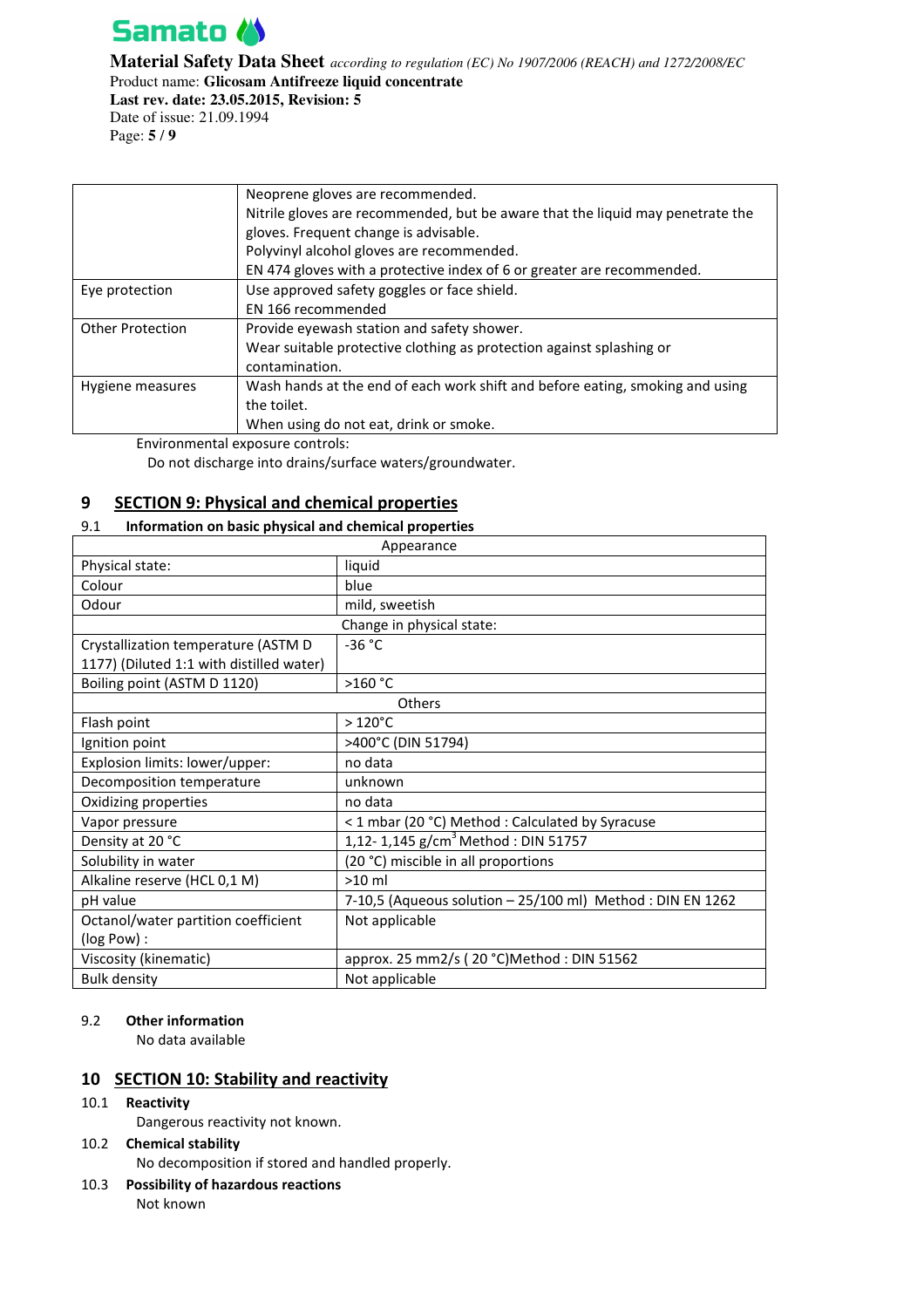

**Material Safety Data Sheet** *according to regulation (EC) No 1907/2006 (REACH) and 1272/2008/EC* Product name: **Glicosam Antifreeze liquid concentrate Last rev. date: 23.05.2015, Revision: 5**  Date of issue: 21.09.1994 Page: **6** / **9**

10.4 **Conditions to avoid** 

Direct heat or ignition sources

10.5 **Incompatible materials**  Strong oxidizing agents

## 10.6 **Hazardous decomposition products**

No dangerous decomposition products are formed under normal conditions Note: Vapours of ethanediol heavier than air and form explosive mixture with air.

# **11 SECTION 11: Toxicological information**

#### 11.1 **Information on toxicological effects**

Acute toxicity: No data for the product. Note: Harmful if swallowed. Dermal: No data for the product

#### **Component: Ethanediol**

| Oral              | LD (human):                                                          | 1200-1500 mg/kg |  |
|-------------------|----------------------------------------------------------------------|-----------------|--|
| Oral (OECD 401)   | 5840 mg/kg<br>$LD_{50}$ (rat)                                        |                 |  |
|                   | $LD_{50}$ (guinea pig)                                               | 6610 mg/kg      |  |
|                   | $LD_{50}$ (mouse)                                                    | 2780 mg/kg      |  |
| Dermal (OECD 402) | $LD_{50}$ (rabbit)                                                   | 9530 mg/kg      |  |
| Note              | The main component is ethanediol symptoms of glycol poisoning:       |                 |  |
|                   | breathing disorders, paralysis of central nervous system and in case |                 |  |
|                   | of severe toxicosis may be fatal.                                    |                 |  |
|                   | May cause vomiting when ingested. Aspiration into the lungs may      |                 |  |
|                   | cause chemical pneumonitis. May produce central nervous system       |                 |  |
|                   | disorders                                                            |                 |  |
|                   | Absorb on skin.                                                      |                 |  |
|                   | Vapours may cause narcosis.                                          |                 |  |

### **Acute toxicity: irritation**

| Inhalation   | not irritant (based on components                                      |  |  |
|--------------|------------------------------------------------------------------------|--|--|
| <b>Note</b>  | Elevated temperatures, mixing or mechanical action may form mists,     |  |  |
|              | which may cause slightly burning effects in nose, throat and lungs     |  |  |
| Skin contact | not irritant (based on components)                                     |  |  |
| Note         | Prolonged and/or repeated contact may cause slight irritation:         |  |  |
|              | transient burning effects, mild local redness on skin and/or swelling. |  |  |
|              | Risk of skin restoration.                                              |  |  |
|              | In case of short term contact is not expected to other unlikely        |  |  |
|              | effects.                                                               |  |  |
| Eye contact  | not irritant (based on components)                                     |  |  |
| <b>Note</b>  | May cause slight irritation: transient burning effects, mild           |  |  |
|              | redness and/or dim sight Prolonged and/or repeated contact may         |  |  |
|              | cause slight irritation: transient burning effects, mild local redness |  |  |
|              | on skin and/or swelling. Risk of skin restoration.                     |  |  |
|              | In case of short term contact is not expected to other unlikely        |  |  |
|              | effects.                                                               |  |  |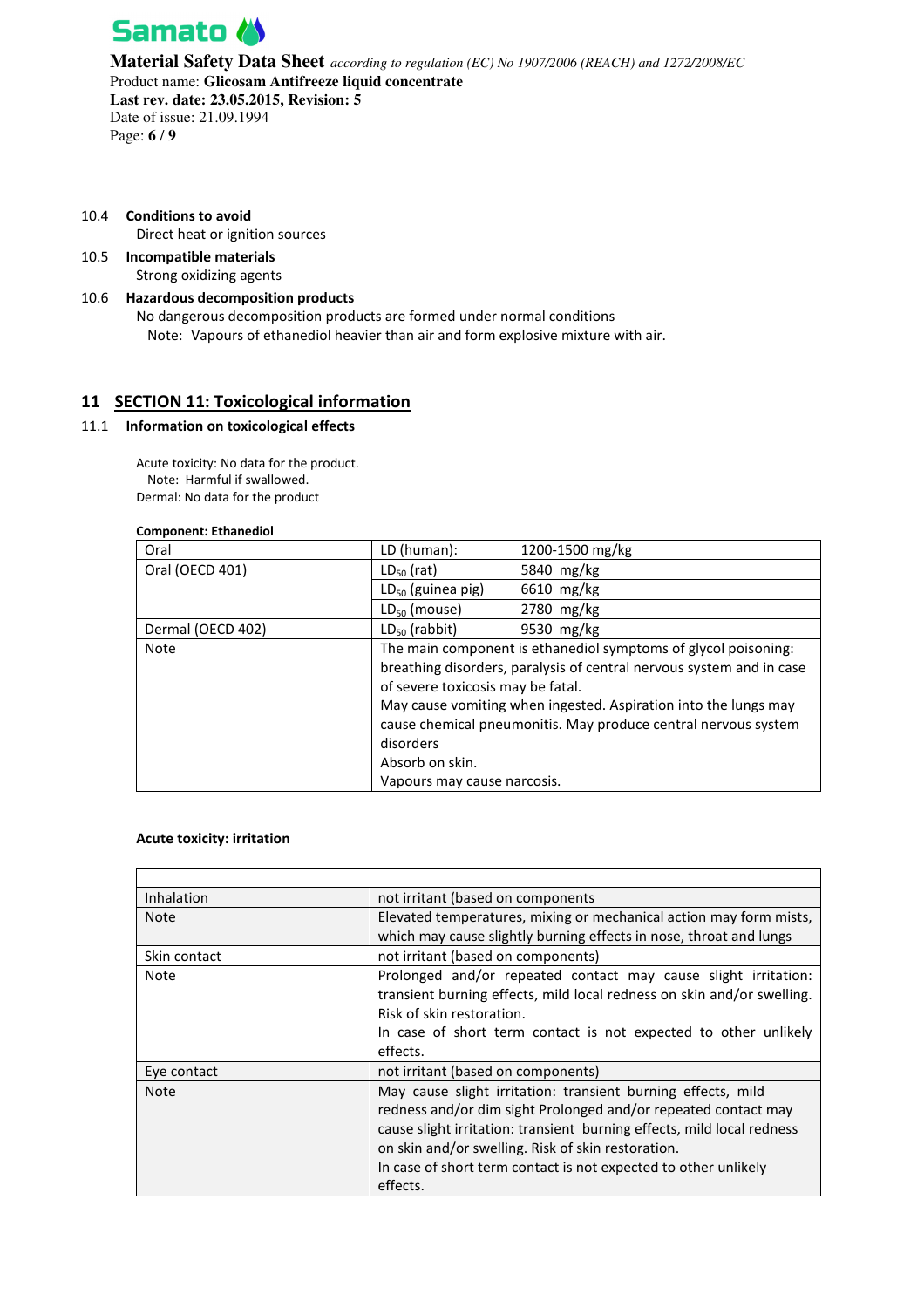

**Material Safety Data Sheet** *according to regulation (EC) No 1907/2006 (REACH) and 1272/2008/EC* Product name: **Glicosam Antifreeze liquid concentrate Last rev. date: 23.05.2015, Revision: 5**  Date of issue: 21.09.1994 Page: **7** / **9**

| Other information, specific effects: |                                                                           |  |  |
|--------------------------------------|---------------------------------------------------------------------------|--|--|
| Germ cell mutagenicity               | not known, resp. not mutagen (based on components)                        |  |  |
| Carcinogenicity                      | not known, resp. not carcinogen (based on components)                     |  |  |
| Reproductive toxicity                | not known, resp. no reproduction-damaging effect (based on<br>components) |  |  |
| STOT-single exposure                 | not known                                                                 |  |  |
| STOT-repeated exposure               | not known                                                                 |  |  |
| Aspiration hazard                    | not known                                                                 |  |  |

# **12 SECTION 12: Ecological information**

### 12.1 **Toxicity:**

No data available for the preparation.

#### **Component: Ethanediol**

| Aquatic organisms | Fish toxicity     | $LC_{50}$ | >100 mg/l (Literature)  |
|-------------------|-------------------|-----------|-------------------------|
|                   | Daphnia toxicity  | $EC_{50}$ | >100 mg/l (Literature)  |
|                   | Algae toxicity    | $IC_{50}$ | >100 mg/l (Literature)  |
| Soil organisms    | Bacteria toxicity |           | >1000 mg/l (Literature) |
| Plants            | No data           |           |                         |

### 12.2 **Persistence and degradability**

Biodegradability: Readily degradable. (Literature)

#### 12.3 **Bio accumulative potential**

Has low bioaccumulation (ethylene glycol).

#### 12.4 **Mobility**

| Mobility in soil:  | Large spills to soil can contaminate groundwater |
|--------------------|--------------------------------------------------|
| Mobility in water: | No data available.                               |

### 12.5 **Results of PBT and vPvB assessment**  Not required.

#### 12.6 **Other adverse effects**

| Biological oxygen demand       | Ethanediol                                                                                                                                                                                                        | <b>BOD</b> | $0.81$ g/g (Literature) |  |  |
|--------------------------------|-------------------------------------------------------------------------------------------------------------------------------------------------------------------------------------------------------------------|------------|-------------------------|--|--|
| Chemical oxygen demand         | Ethanediol                                                                                                                                                                                                        | <b>COD</b> | $1,29$ g/g (Literature) |  |  |
| Heavy metal content            | None.                                                                                                                                                                                                             |            |                         |  |  |
| PCT, PCB and other             | None.                                                                                                                                                                                                             |            |                         |  |  |
| chlorinated hydrocarbons:      |                                                                                                                                                                                                                   |            |                         |  |  |
| Effects on activated sludge    | The product can be disposed in wastewater treatment plant - biological<br>stage of treatment (activation) after dilution in the ratio 1:1000 and after<br>approval of relevant authority and manager of the sewer |            |                         |  |  |
| <b>Environmental effects</b>   | Do not empty into waterways without disposal                                                                                                                                                                      |            |                         |  |  |
| Water hazard class<br>(German) | WGK 1                                                                                                                                                                                                             |            |                         |  |  |

## **13 SECTION 13: Disposal considerations**

#### 13.1 **Waste treatment methods**

Product disposal:

Wastes of the product or used oil should be treated as hazardous waste. EWC cod: 16 01 14\* Antifreeze fluids containing dangerous substances.

Disposal must be in compliance with national and local regulations.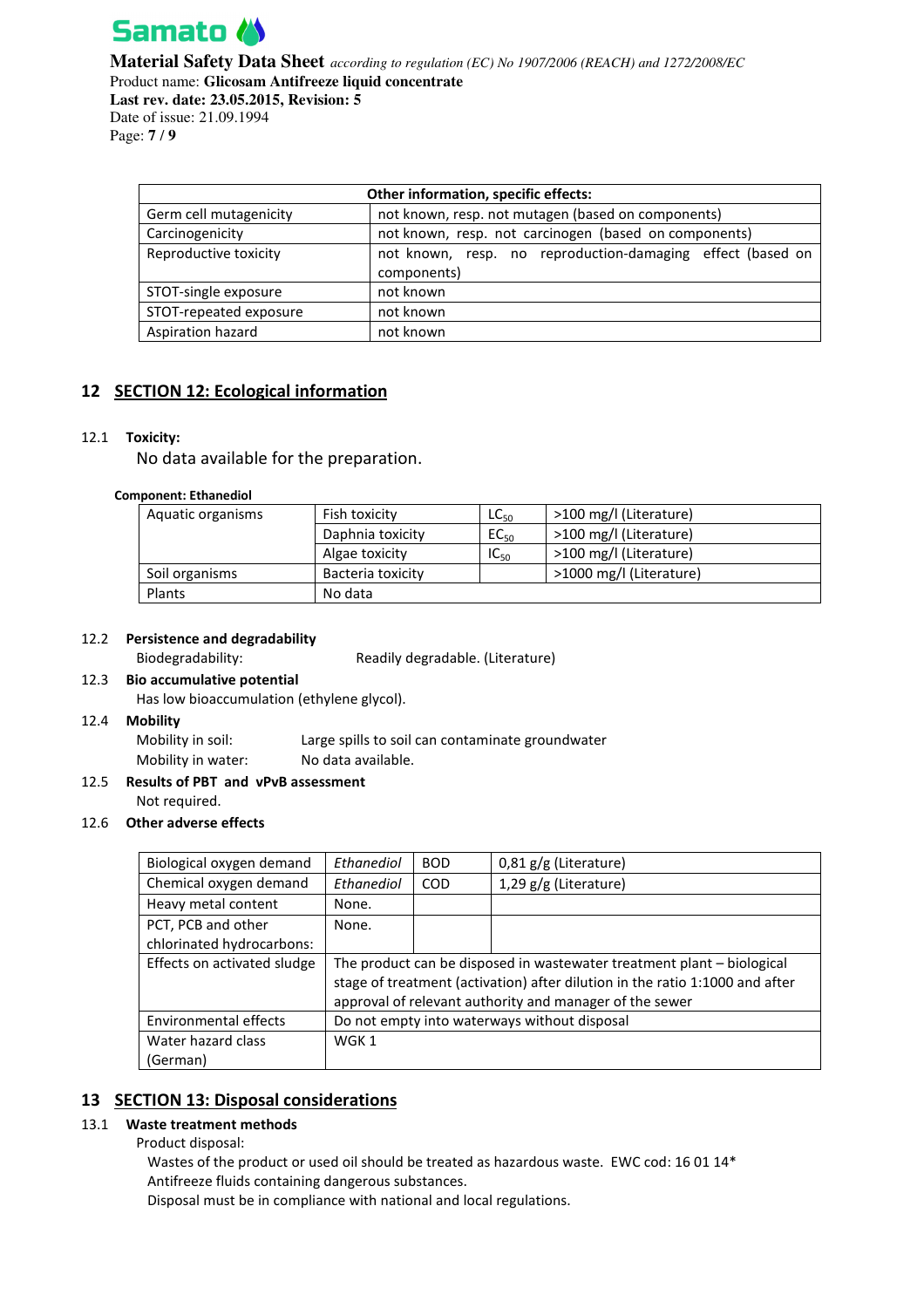

**Material Safety Data Sheet** *according to regulation (EC) No 1907/2006 (REACH) and 1272/2008/EC*

Product name: **Glicosam Antifreeze liquid concentrate** 

**Last rev. date: 23.05.2015, Revision: 5**  Date of issue: 21.09.1994

Page: **8** / **9**

Recommended waste treatment method: incineration Packaging disposal: Containers with product residue should also be treated as hazardous waste according to national and local disposal regulations. EWC cod: 15 01 10\* Packaging containing residues of or contaminated by dangerous substances. Disposal must be in compliance with national and local regulations. Wastewater:

Quality of wastewater emitted to natural water must comply with national and local regulations.

 Care should be taken in any case to ensure compliance with EC, national and local regulations. It is the responsibility of the user to know all relevant national and local regulations.

## **14 SECTION 14: Transport information**

General: The product is not covered by international regulation on the transport of dangerous goods (IMDG, IATA, ADR/RID).

14.1 **UN number** 

No information required.

- 14.2 **UN proper shipping name**  No information required.
- 14.3 **Transport hazard class(es)**  No information required.
- 14.4 **Packing group**  No information required.
- 14.5 **Environmental hazards**  Environmentally Hazardous Substance/Marine Pollutant: No.
- 14.6 **Special precautions for user**  No information required.
- 14.7 **Transport in bulk according to Annex II of MARPOL73/78 and the IBC Code**  No information required.

# **15 SECTION 15: Regulatory information**

- 15.1 **Safety, health and environmental regulations/legislation specific for the mixture.**  This safety data sheet has been prepared according to Regulation (EC) No 1907/2006 (mod.:453/2010/EC) and to Regulation (EC) 1272/2008.
- 15.2 **Chemical safety assessment.**  Not available

# **16 SECTION 16: Other information**

Human health hazards: Xn (harmful)





R22 Harmful if swallowed.

S2 Keep out of the reach of children

S46 If swallowed, seek medical advice immediately and show this container or label If it is for domestic use, there must be used tactile symbol of danger warning.

## **Label elements according to regulation (EC) No 1999/45**